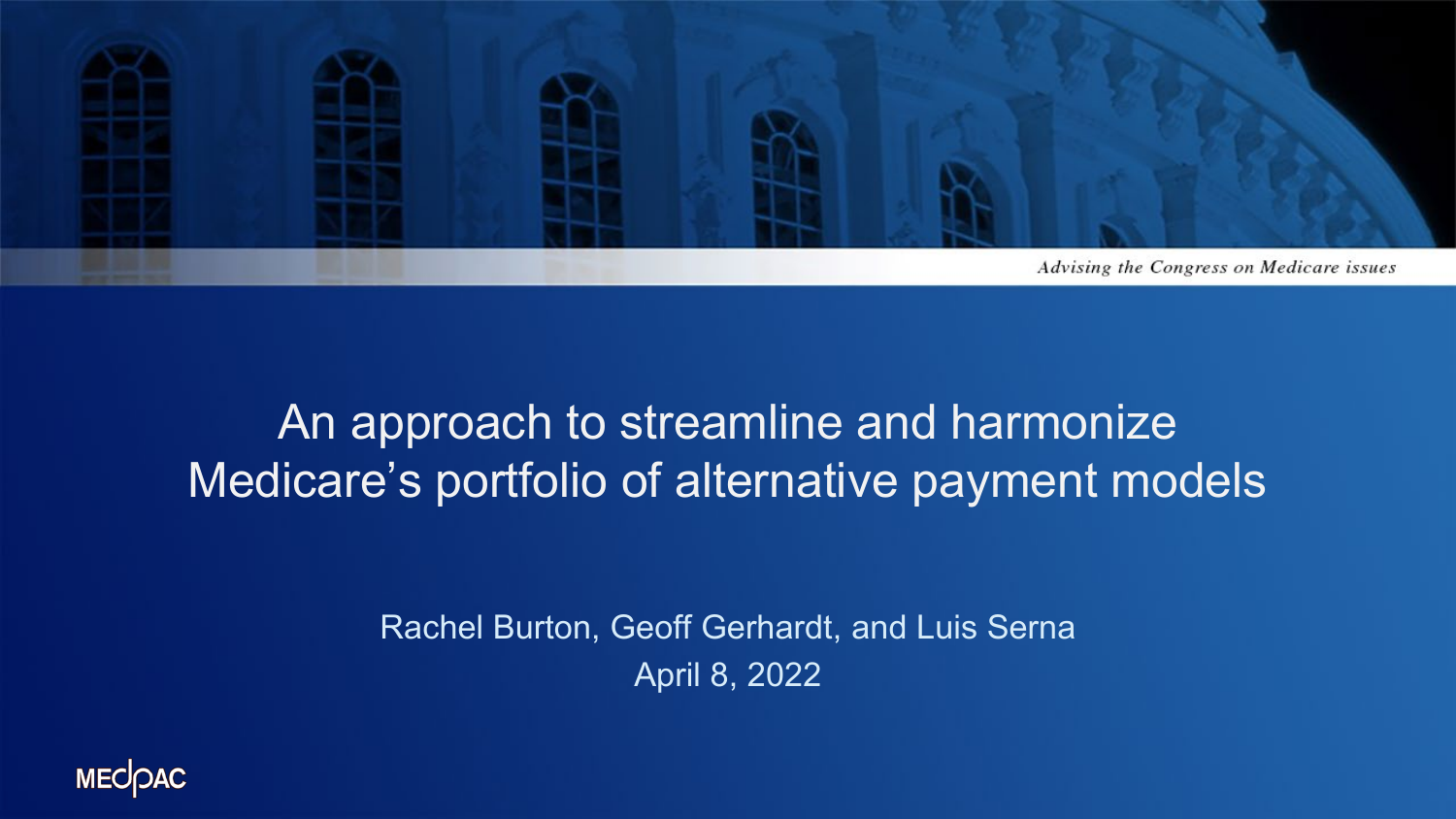## Background and goals for today's discussion

- MedPAC's June 2021 report recommended CMS reduce the number of Medicare alternative payment models (APMs) it operates and design models to work better together
- At subsequent MedPAC meetings, commissioners have offered more specific suggestions
- This presentation attempts to summarize the main concepts commissioners have coalesced around this cycle
- **Staff seek feedback on whether any revisions are needed before** this material appears in MedPAC's June 2022 report

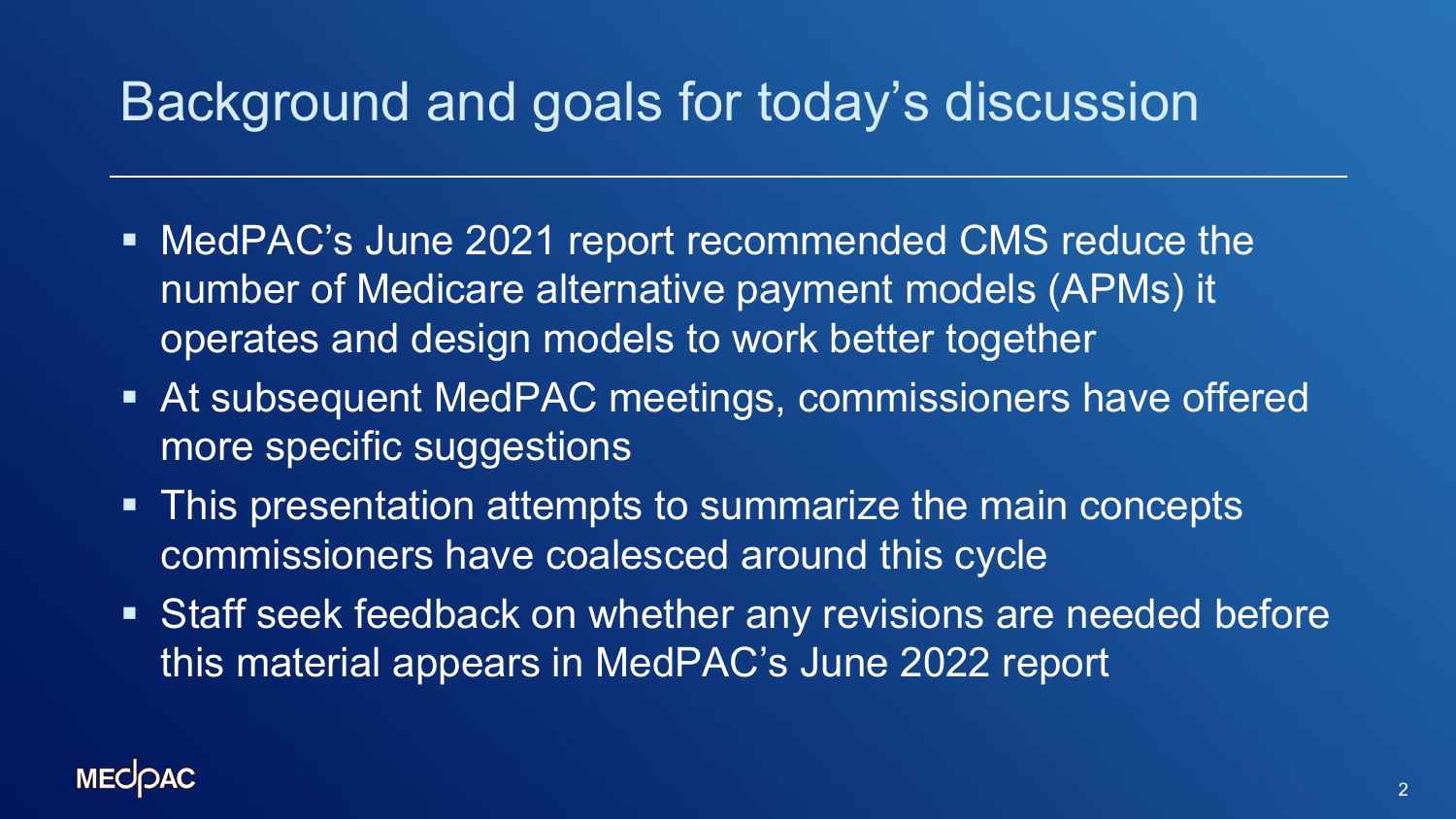### Population-based payment (accountable care organizations)

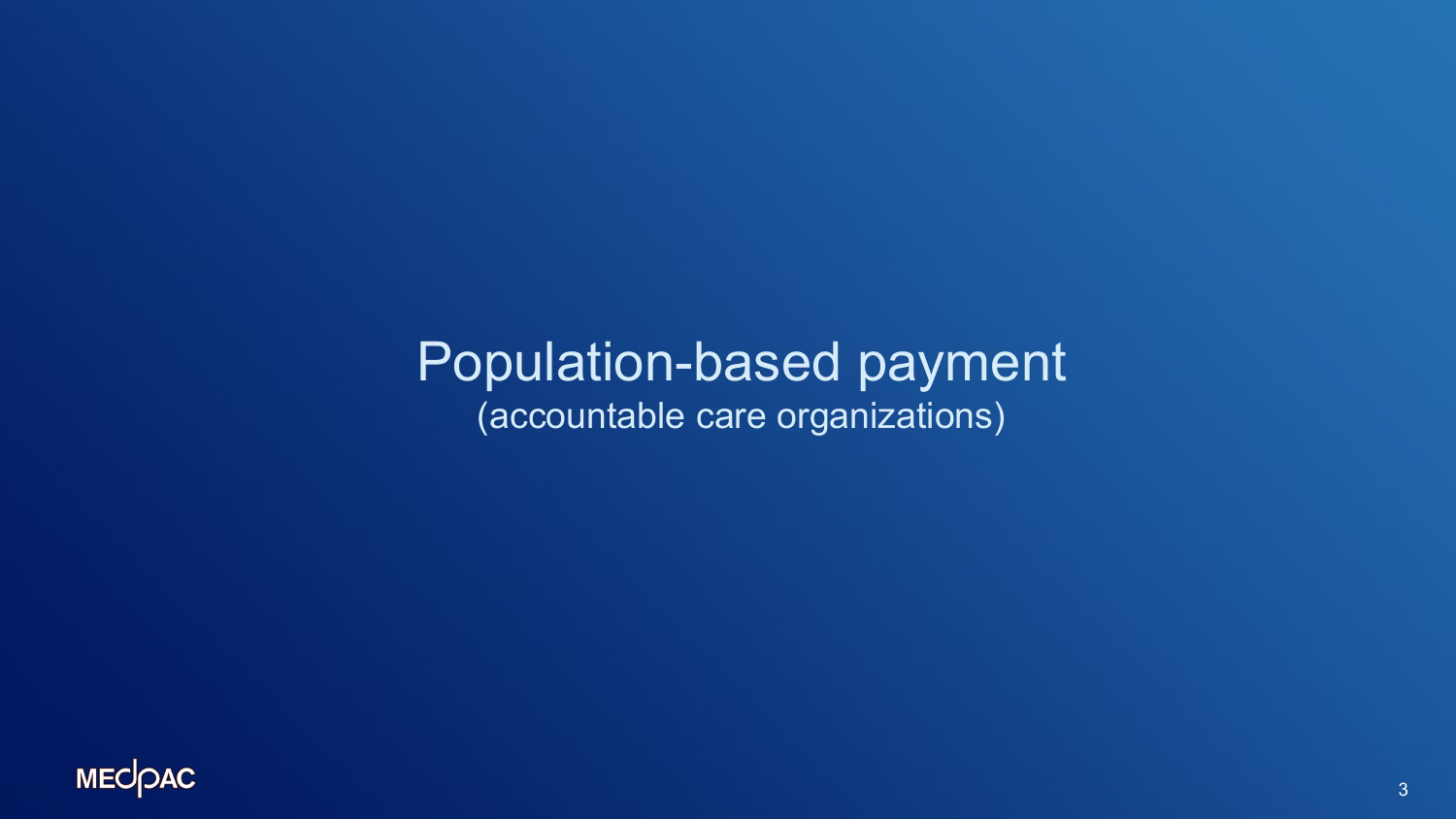# Commissioners favor reducing the number of population-based payment model tracks

| <b>Track</b>                                           | <b>Mechanism to guard against</b> | <b>Shared</b> | Shared loss rate Gain limit |                                                                       | <b>Loss limit</b>                                                   |
|--------------------------------------------------------|-----------------------------------|---------------|-----------------------------|-----------------------------------------------------------------------|---------------------------------------------------------------------|
|                                                        | unwarranted shared savings        | savings       |                             |                                                                       |                                                                     |
|                                                        | or shared loss payments           | rate          |                             |                                                                       |                                                                     |
| <b>Medicare Shared Savings Program</b>                 |                                   |               |                             |                                                                       |                                                                     |
| <b>Basic Track's</b>                                   | Minimum savings rate coupled      | 40%           | Not applicable              | 10% of benchmark                                                      | Not applicable                                                      |
| Level A & B                                            | with a minimum quality standard   |               |                             |                                                                       |                                                                     |
| <b>Basic Track's</b>                                   | Same as first row,                | 50%           | 30%                         | 10% of benchmark                                                      | Lower of:                                                           |
| <b>Level C</b>                                         | plus a minimum loss rate          |               |                             |                                                                       | 2% of revenue or                                                    |
|                                                        |                                   |               |                             |                                                                       | 1% of benchmark                                                     |
| <b>Basic Track's</b>                                   | Same as second row                | 50%           | 30%                         | 10% of benchmark                                                      | Lower of:                                                           |
| <b>Level D</b>                                         |                                   |               |                             |                                                                       | 4% of revenue or                                                    |
|                                                        |                                   |               |                             |                                                                       | 2% of benchmark                                                     |
| <b>Basic Track's</b>                                   | Same as second row                | 50%           | 30%                         | 10% of benchmark                                                      | Lower of:                                                           |
| <b>Level E</b>                                         |                                   |               |                             |                                                                       | 8% of revenue or                                                    |
|                                                        |                                   |               |                             |                                                                       | 4% of benchmark                                                     |
| <b>Enhanced</b>                                        | Same as second row                | 75%           | 40%-75%                     | 20% of benchmark                                                      | 15% of benchmark                                                    |
| <b>Track</b>                                           |                                   |               | depending on                |                                                                       |                                                                     |
|                                                        |                                   |               | <b>ACO's quality</b>        |                                                                       |                                                                     |
| <b>ACO REACH Model (formerly "Direct Contracting")</b> |                                   |               |                             |                                                                       |                                                                     |
| <b>Professional</b>                                    | 5% quality withhold               | 50%           | 50%                         | For ACO spending that is >5% above/below the benchmark, savings/loss  |                                                                     |
| <b>Option</b>                                          |                                   |               |                             | rates are: 35% for amounts 5-10% of benchmark; 15% for amounts 10-    |                                                                     |
|                                                        |                                   |               |                             | 15% of benchmark; and 5% for amounts >15% of benchmark.               |                                                                     |
| <b>Global Option</b>                                   | 2% benchmark discount; 5%         | 100%          | 100%                        | For ACO spending that is >25% above/below the benchmark, savings/loss |                                                                     |
|                                                        | quality withhold                  |               |                             |                                                                       | rates are: 50% for amounts 25-35% of benchmark; 25% for amounts 35- |
|                                                        |                                   |               |                             | 50% of benchmark; and 10% for amounts >50% of benchmark.              |                                                                     |

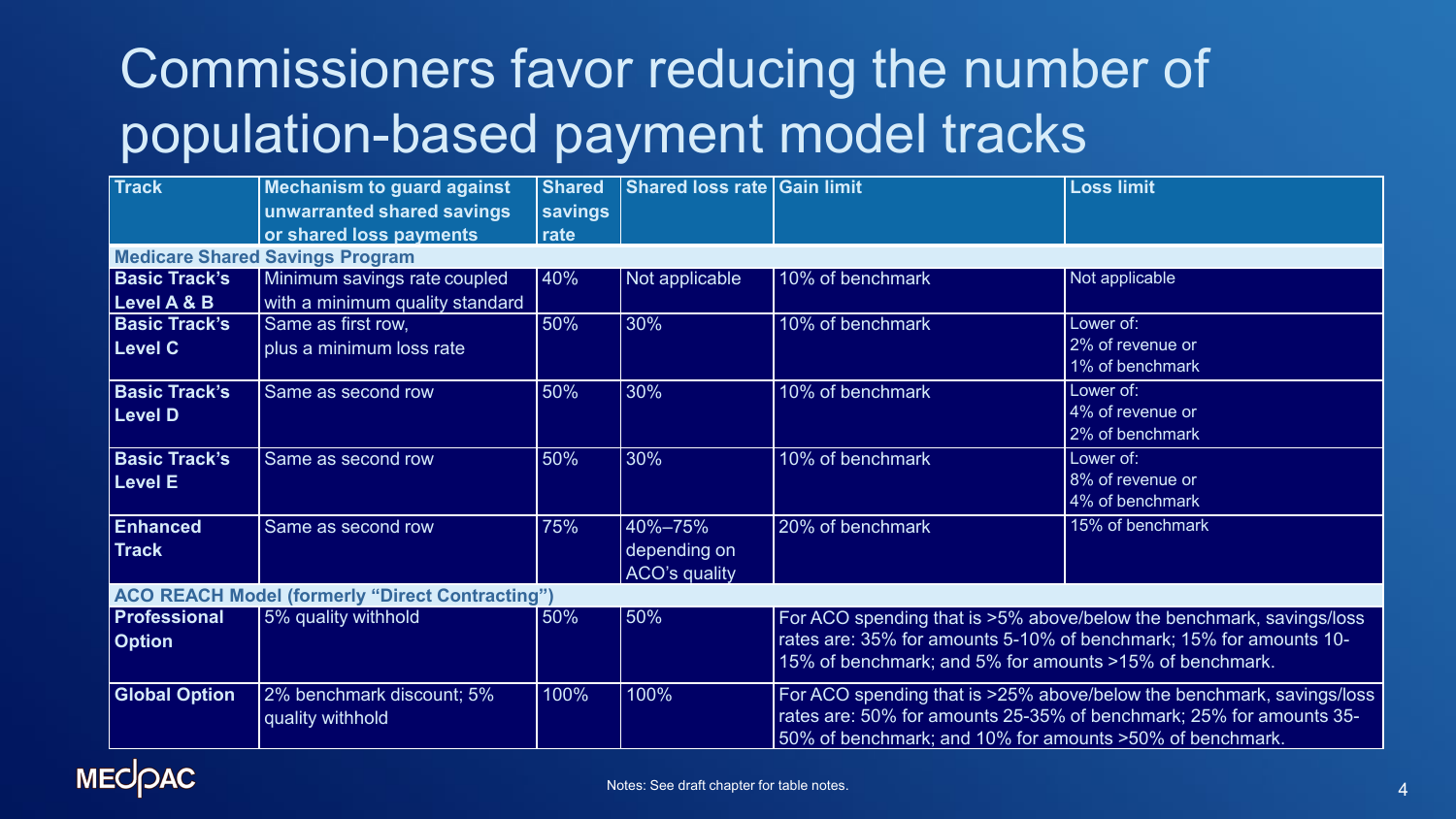# Illustrative example of a smaller set of population-based payment model tracks



#### **Track 1**

Groups of small organizations (e.g., small independent physician practices)







#### **Track 2**

Mid-sized organizations (e.g., multi-specialty physician practices with multiple locations, small community hospitals)





### **Track 3**

Large organizations (e.g., health systems with multiple hospital campuses)

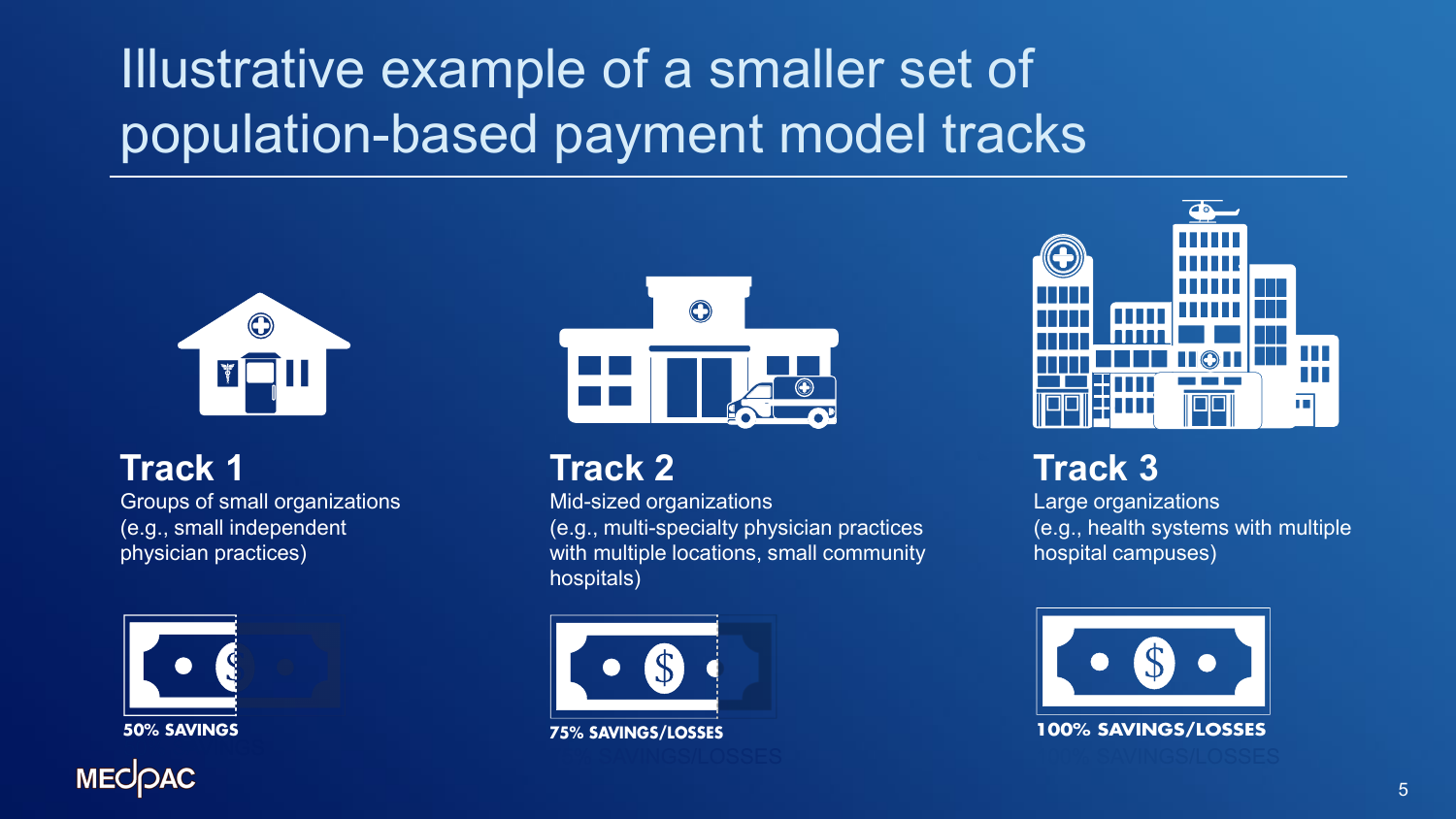# Commissioners favor eliminating the periodic "rebasing" of an ACO's spending benchmark



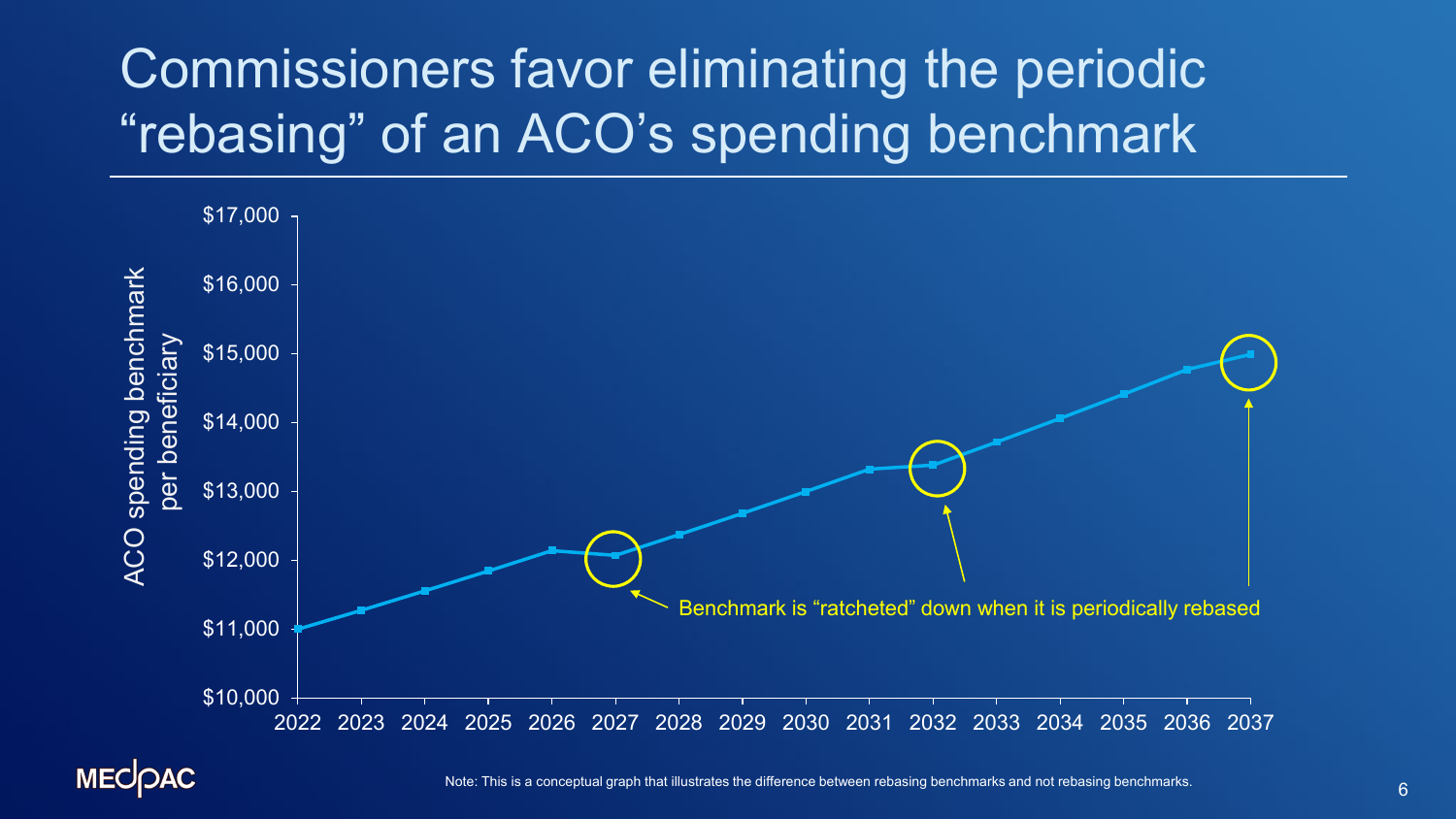# Commissioners favor eliminating the periodic "rebasing" of an ACO's spending benchmark



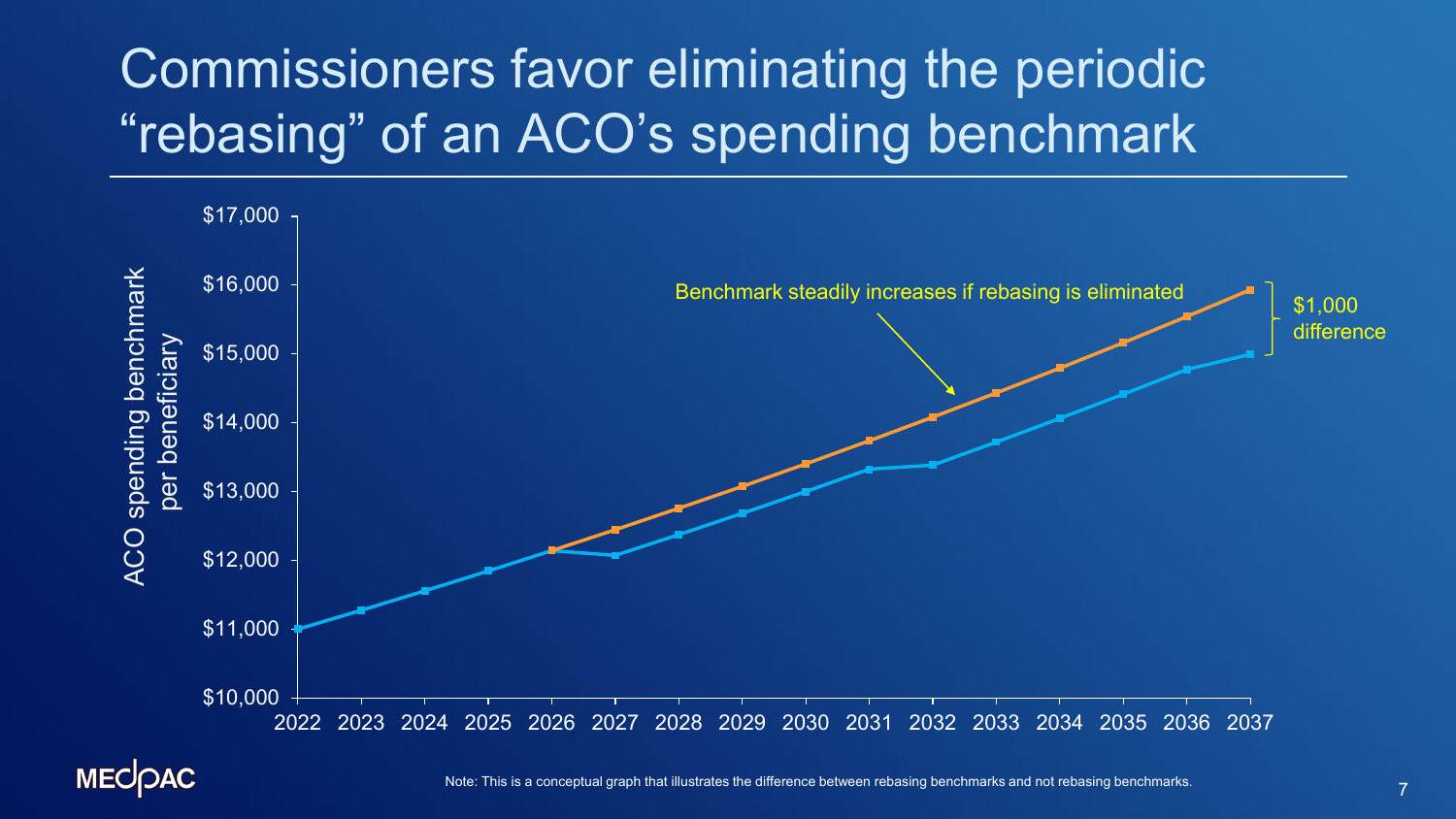Commissioners favor using an exogenous growth factor to trend forward ACO spending benchmarks

- **ACO** spending benchmarks would be set using historical spending data that is trended forward each year using exogenous growth factor(s) unrelated to ACO spending
- **For example:** 
	- Medicare updates to payment rates; and
	- **Projected growth in volume & intensity of services in FFS Medicare**
- **Growth factor would need to be discounted by some** percentage to generate savings for the Medicare program

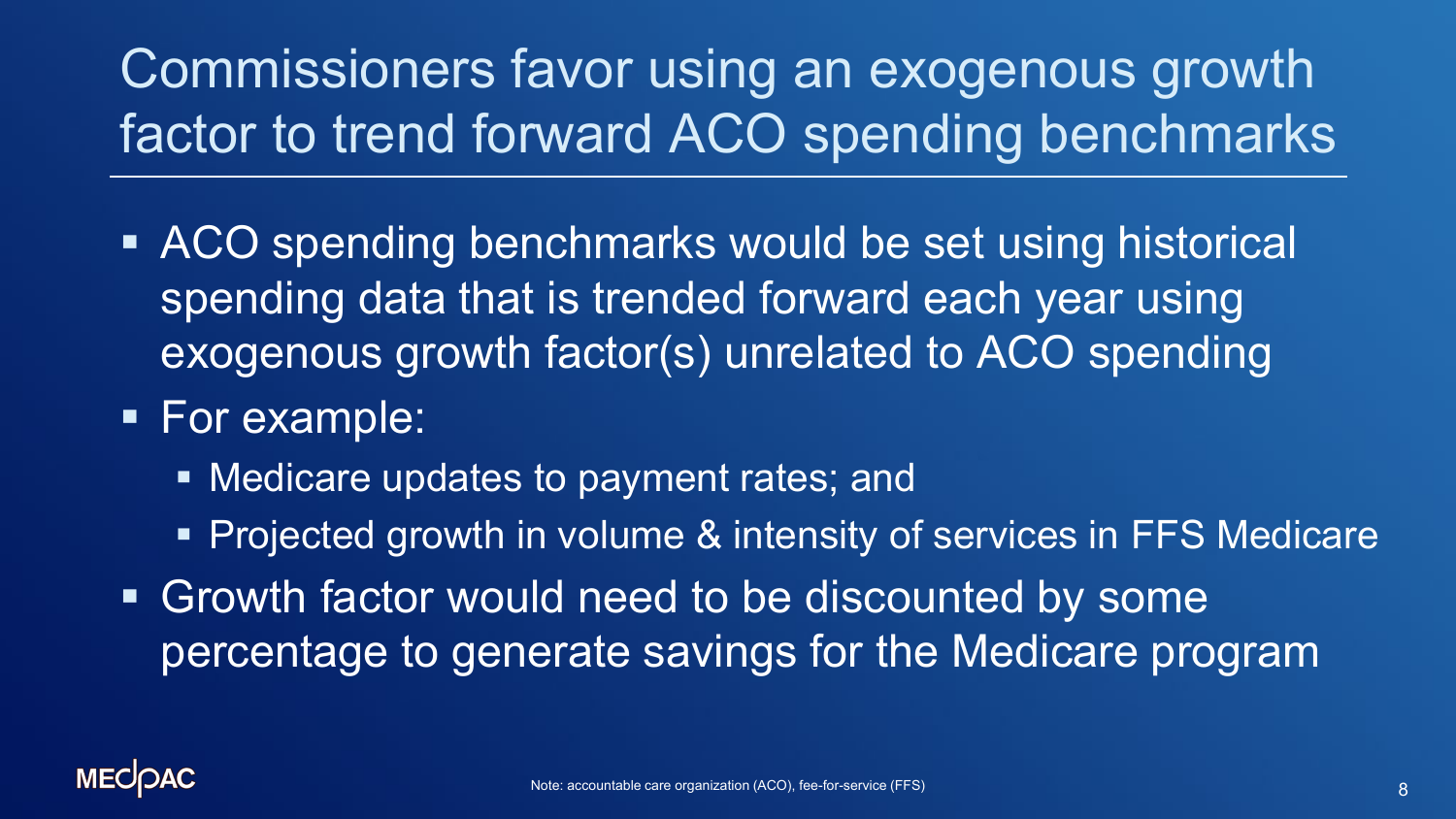## Episode-based payment

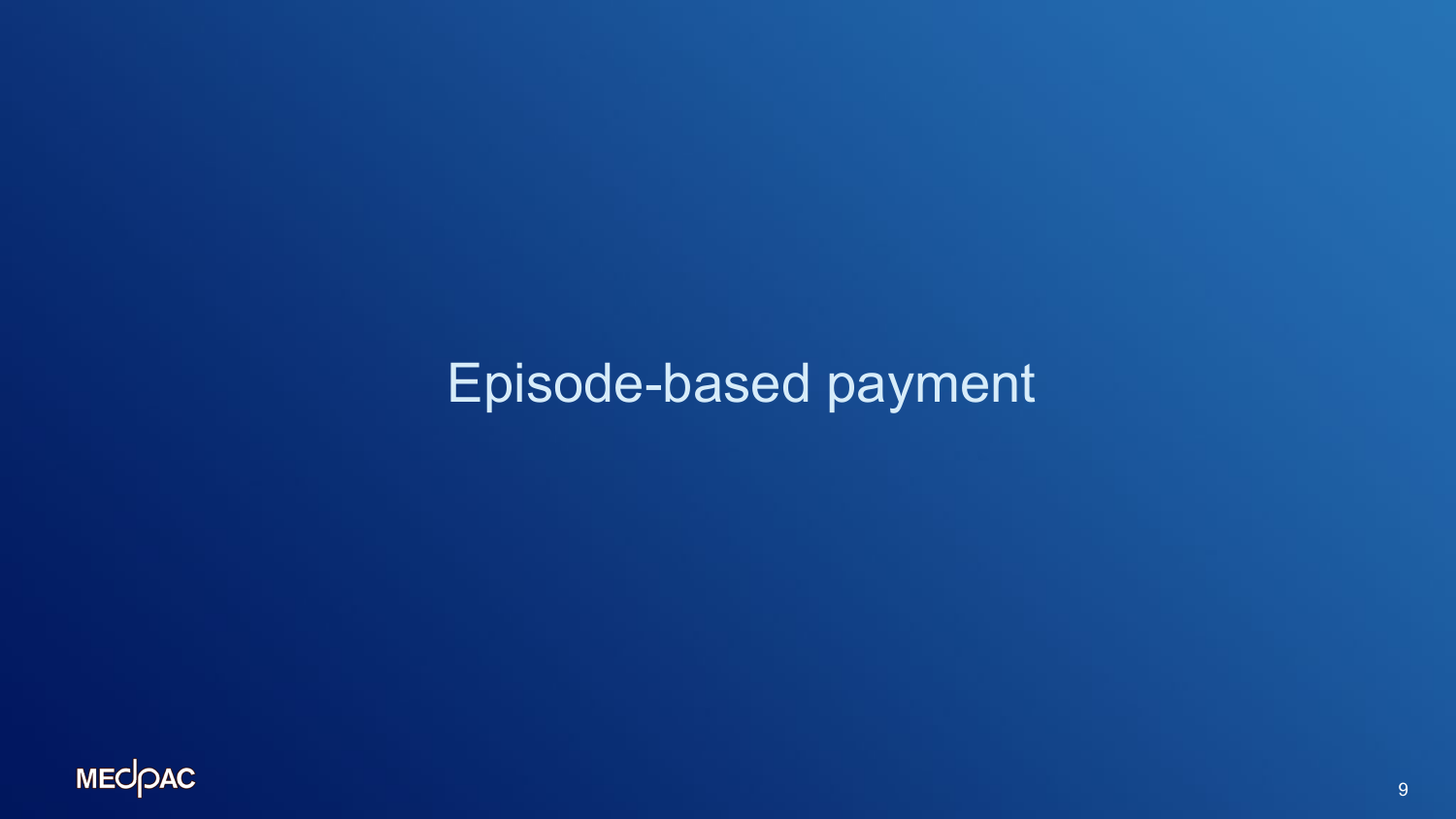Commissioners favor operating a national episodebased payment model concurrently with ACOs

- Medicare would implement a nation-wide episode-based payment model for certain types of episodes
- **All FFS beneficiaries who trigger a covered episode would** be attributed to Medicare's model
	- Beneficiaries in an ACO would be concurrently attributed to both models during the episode period
- ACOs could design and implement their own episodebased payment arrangements for types of episodes not covered by Medicare's model

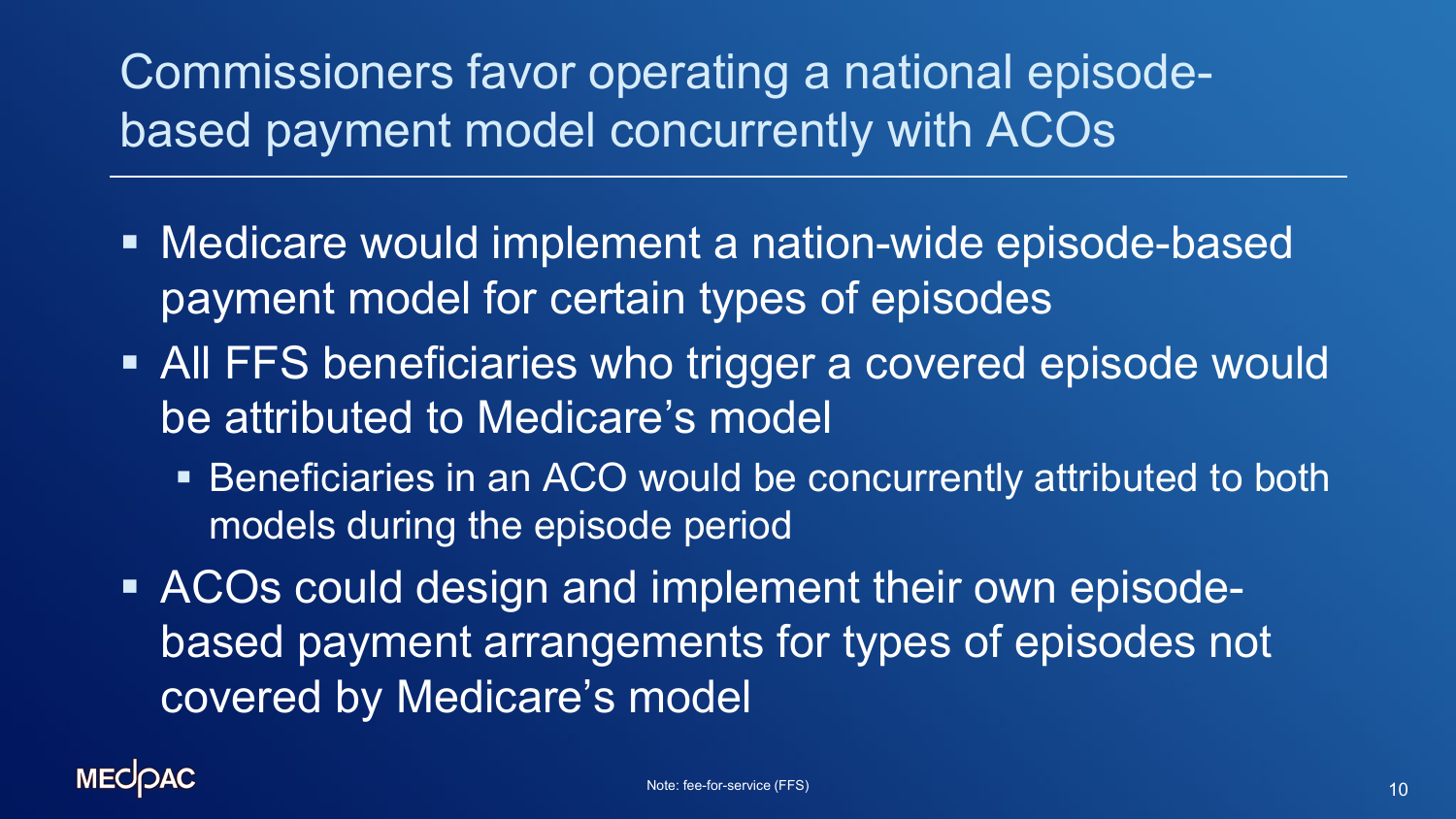Chair's suggested factors for CMS to consider when selecting episodes for Medicare's model

- 1. Whether an episode has attributes that facilitate implementation of episode-based payment
- 2. Whether an episode-based approach has been found to generate savings and quality improvements above what an ACO would achieve on its own
- 3. Whether there are concerns that including an episode in the model will increase volume of the episode

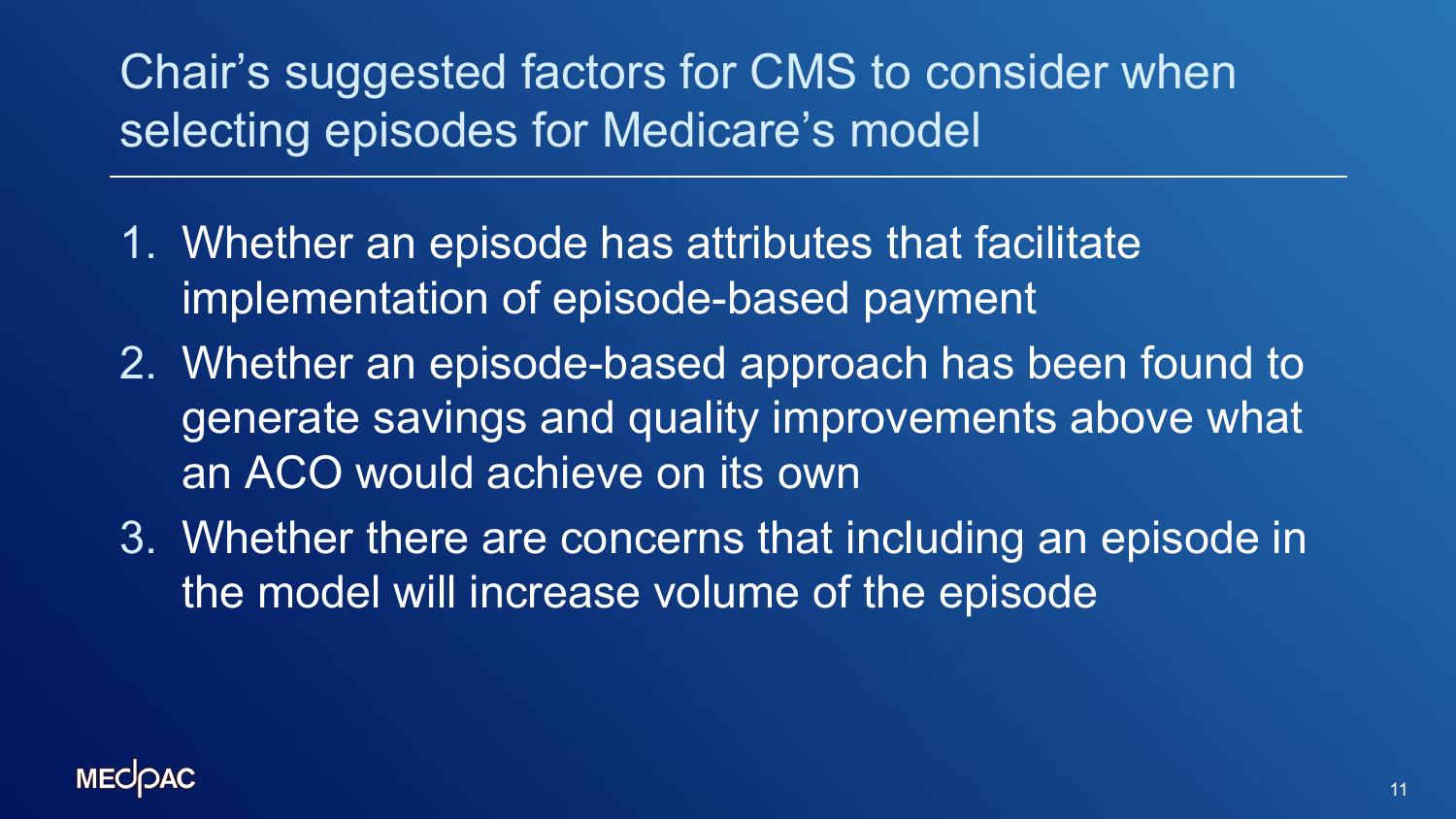Chair's suggested factors for CMS to consider when selecting episodes for Medicare's model (continued)

- 4. Whether inclusion of an episode in the model is anticipated to discourage participation in ACOs
- 5. How care processes among different types of episodes (e.g., surgical episodes and chronic conditions) interact with each other and with ACOs
- 6. Whether including an episode would be expected to reduce health care disparities

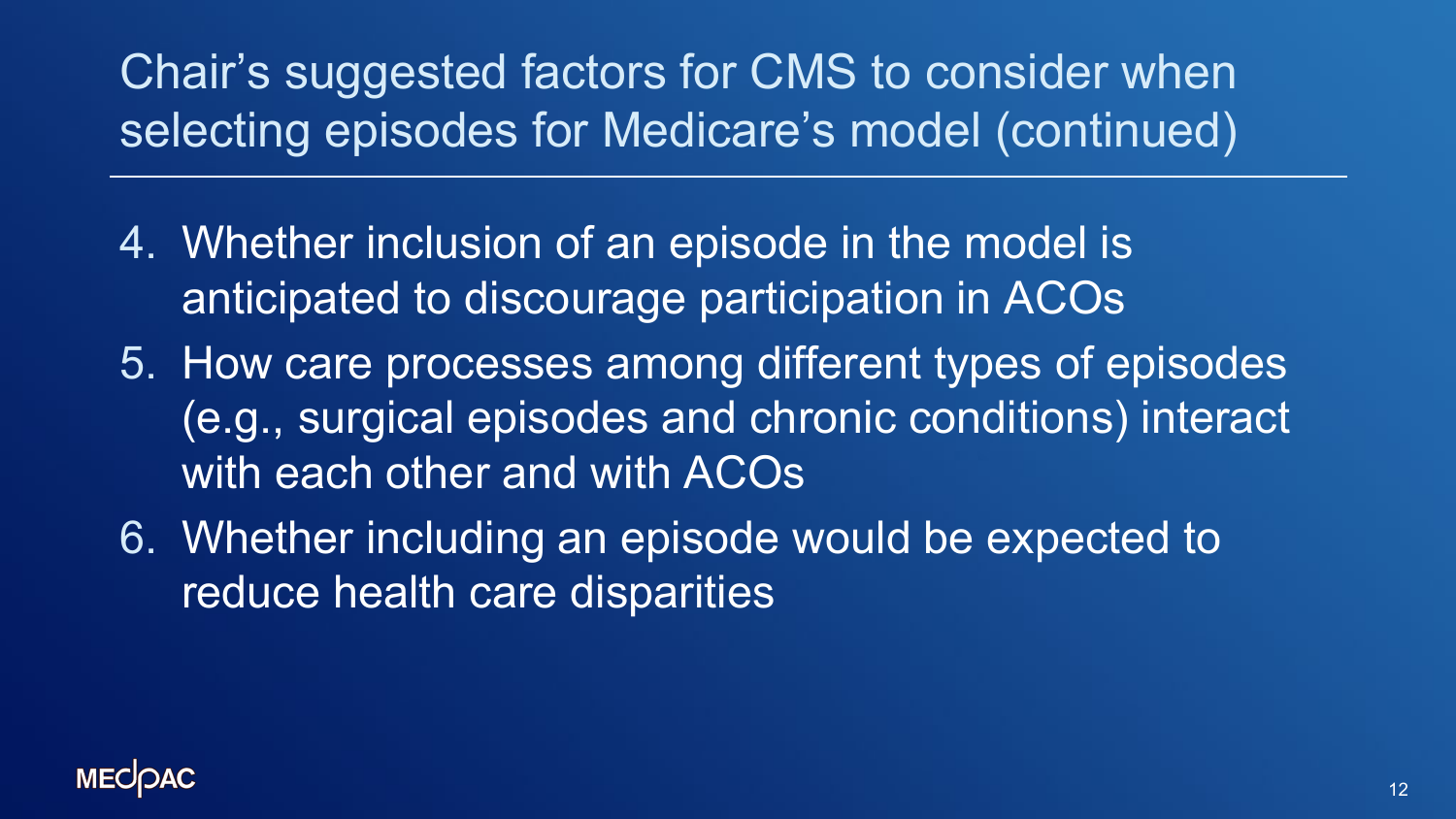### Potential set of principles for allocating savings and losses between ACOs and providers in episode model

- **Bonus payments (or repayments) resulting from changes** in spending during covered episodes should be allocated in a way that:
	- Episode-based providers have an incentive to furnish efficient, high-quality care, and
	- Providers in ACOs have an incentive to refer patients to lowcost episode-based providers, and
	- When combined, these incentives should not increase total Medicare spending